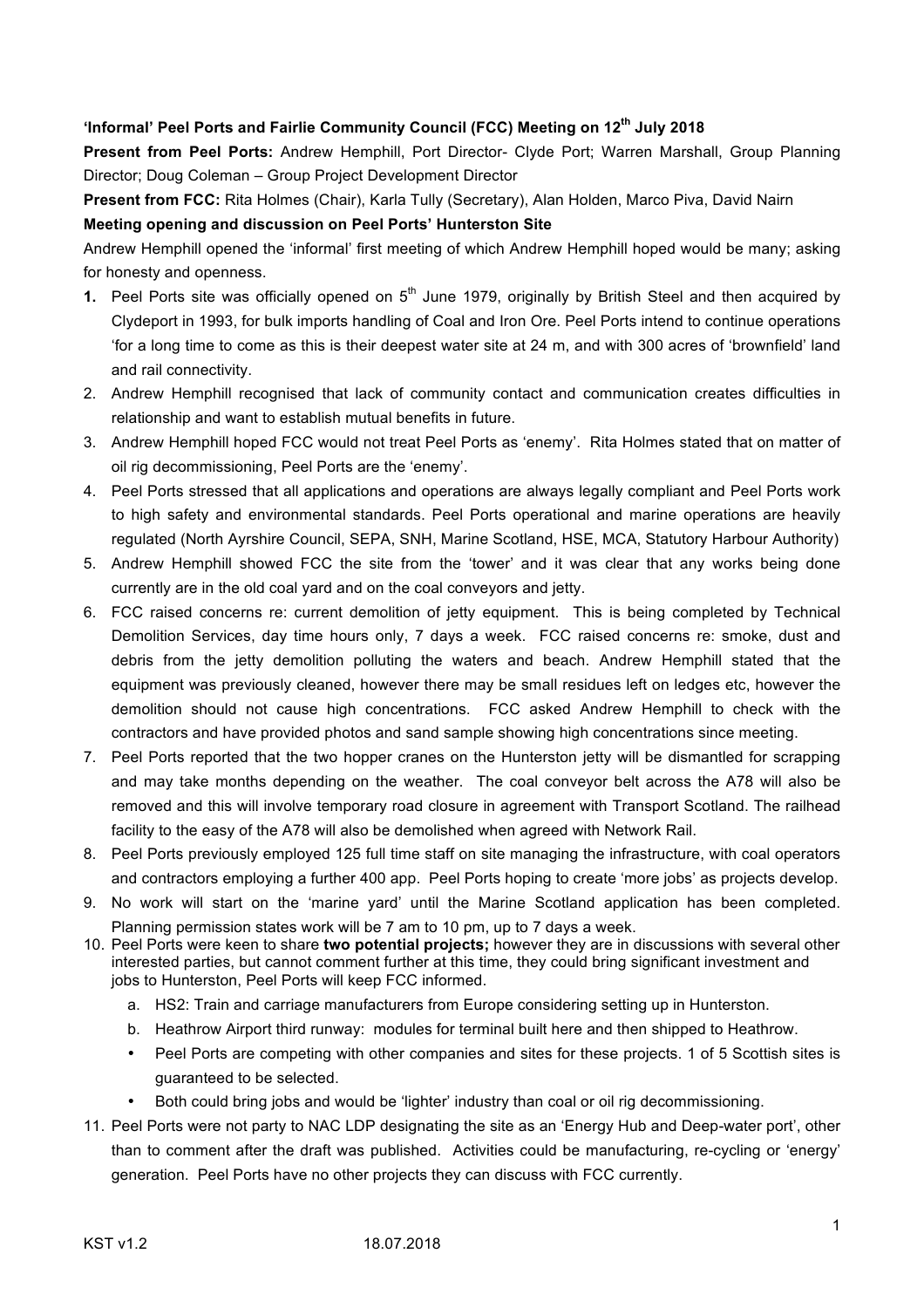- 12. Peel Ports continuing talks with to several potential customers who may benefit from the rail links, water way and brownfield site.
- 13. Peel Ports committed to speak to FCC as soon as they had serious options as they see FCC as a conduit to Fairlie residents. Peel Ports see no need to hold a public meeting at this time as they will keep FCC informed.
- 14. FCC stated that Peel Ports' lack of communications and their activities, such as using explosives as part of demolition without informing local populations has contributed to a real sense of mistrust and concern from a significant proportion of Fairlie residents.
- 15. Andrew Hemphill recognised this position and apologised, and again stated Peel Ports will keep communicating as issues arise, and that the explosion was not publicised so as not to alarm the local population or cause safety risks by people trying to observe, which had occurred on Peel Ports projects elsewhere.
- 16. FCC stated that even though the meeting was 'informal' they had a duty to feedback the meeting's outcomes to Fairlie residents and it was agreed that Karla Tully would take notes of the meeting, content of which would be agreed by both parties, and publish on the FCC website.

## **Oil Rig Decommissioning at marine construction yard** (wind turbines site)

- 1. FCC made it clear that they were against such a development in the Clyde's unique and beautiful marine setting, one of the most beautiful waterways in Northern Europe. Proximity to local homes and protected marine life such as porpoises, seals and the SSSI site for rare sea grasses.
- 2. FCC stated that other CC's West Kilbride and Cumbrae, as well as Bute and Arran are very concerned.
- 3. NAC planning condition for a 'Community Liaison group' will involve two NAC elected Councillors and CC's in the area.
- 4. Peel Ports reminded FCC that the planning applications were subject to a democratic process and were ultimately determined by the Elected Councillors at the NAC Planning Committee following verbal presentations by both FCC and Peel Ports in April 2018. The decommissioning project was also subject to a "Screening Opinion" with NAC confirming in writing the project was Non-EIA Development.
- 5. Peel Ports intending to start caisson gate construction 'first quarter' of 2019.
- 6. Peel Ports reminded FCC that 'oil rig decommissioning' is a Scottish National Government initiative.
- 7. Marine (Scotland) approval still to be applied for and gained.
- 8. Warren Marshall apologised that Clyde Marine Planning Partnership (CMPP) had not been involved in February 2018 pre-consultation and that a further date had been arranged for  $8<sup>th</sup>$  August 2018 at Fairlie Village Hall.
- 9. Peel Ports emphasized that that meeting was to discuss the small jetty extension only and not the whole project.
- 10. FCC made it clear that all homes in Fairlie would be 'leaflet dropped' by a group of concerned Fairlie residents to ensure Fairlie residents who are concerned will attend. The online petition against the project has now more that 2200 signatures.
- 11. SEPA also need to issue an operating licence.
- 12. Peel Ports stated that unless they have Marine Scotland and SEPA permission as well as NAC they would not progress the oil rig decommissioning project.
- 13. FCC raise concerns that Peel Ports have done the minimum to meet legal compliance and that FCC believe NAC should have required an Environmental Impact Assessment (EIA).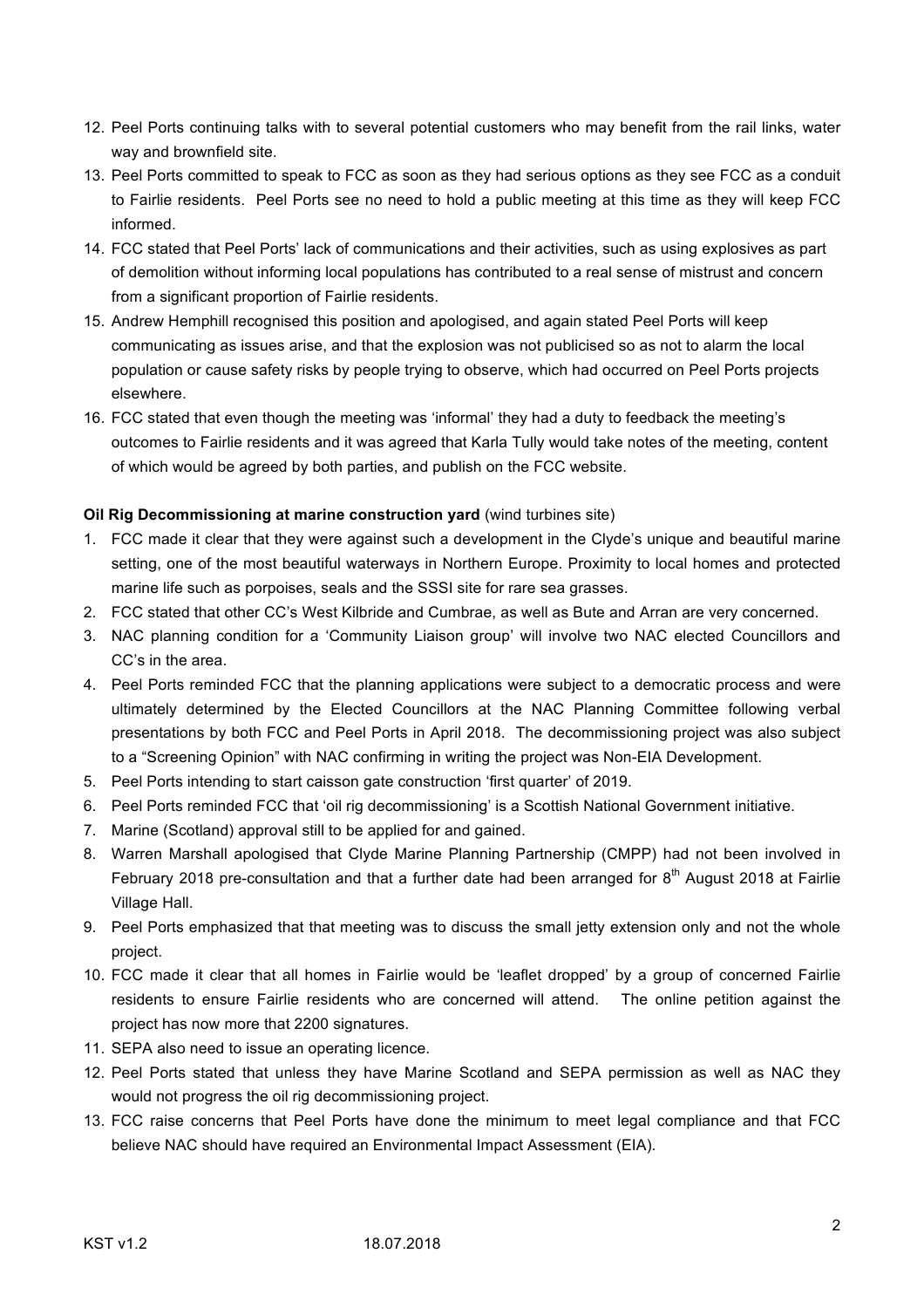- 14. Doug Colman answered that "We do what is necessary under the legislation", but also stated Peel Ports have gone beyond that as they have offered to look at surveys on air, water and mammals, which is 'over and above' what is required of Peel Ports. Also refreshing previous studies on water, noise and air quality. Rita Holmes remarked that SEPA`s new regulations for licence/permit holders expected that developers/operators should strive to achieve more than the minimum requirements. FCC would hope that Peel Ports would uphold the ethos of this expectation
- 15. David Nairn challenged Peel Ports' management of the coal dust deposits on the shorelines of the SSSI as in SEPA's 'Coal Mitigation Report', and Andrew Hemphill responded that SEPA had advised Peel Ports to do nothing further as this would cause less damage to the natural fauna than cleaning up the shoreline.
- 16. Warren Marshall committed to give FCC copies of Scottish Natural Heritage (SNH), SEPA and EDF's preplanning screening responses and submissions as FCC cannot access through NAC.
- 17. Warren Marshall recognised FCC's frustrations with NAC planning and some statutory consultees but assured FCC that Peel Ports were fully compliant and open in their approach. Peel Ports advised that FCC should take up any such issues with the relevant agencies directly.
- 18. FCC asked for an environmental bond. Andrew Hemphill stated that they require a bond from operators on Peel Ports sites and that they have a three tier 'spill' process established within all port sites, including a retained expert contractor for larger scale spills. RH commented that Peel Ports` own Oil Spill Emergency Operation "Operation Fairlie" concluded and Adler Peel Ports` consultants agreed that in the event of an oil spill in Fairlie Roads the SSSI could not be protected. Priority protection would be given to Largs Yacht Haven, the oyster farm and Hunterston B`s water intake pipe.
- 19. Andrew Hemphill stated not in Peel Ports' interest to pollute and contaminate as they have a long-term interest in the site and developing good relations with local communities.
- 20. Peel Ports said they were aware they needed to do a comprehensive marine mammal survey and would do so once marine planning permission had been granted David Nairn challenged this, as a thorough survey would take a considerable amount of time and said he believed the survey had to start immediately. Peel Ports have already carried out a comprehensive desk top marine mammal survey for our submission to Marine Scotland.
- 21. David Nairn also raised that 'Enviro Centre, who were employed by Peel Ports for the initial marine Planning pre-consultation in February 2018 had used Clyde Marine charity's data without permission and had also agreed to meet with David Nairn to discuss the survey and details of the marine environment. Despite David Nairn's attempts this has not happened to date. Andrew Hemphill committed to get Enviro Centre to contact David Nairn.

### **CessCon as potential operators of decommissioning.**

- 1. FCC questioned Cesscon's credentials as only registered as a UK company in January 2018.
- 2. Doug Colman assured FCC that Cesscon have many years plus experience of such operations in Norway which is 'more highly regulated 'than the UK, but only registered in UK in 2018.
- 3. Cesscon have an office in Hunterston 'for marketing', the lease time of which Andrew Hemphill stated was 'commercially sensitive' so would not say.
- 4. FCC questioned the timing and content of the CessCon promotional video as it gives no indication that all legal permissions have not yet been sorted, yet it is promoted as a 'done deal'
- 5. Andrew Hemphill stated they were not party to the video's content or design and had no knowledge of the timing of its release. Peel Ports recognise the poor perception of themselves and Cesscon that this has created with residents.